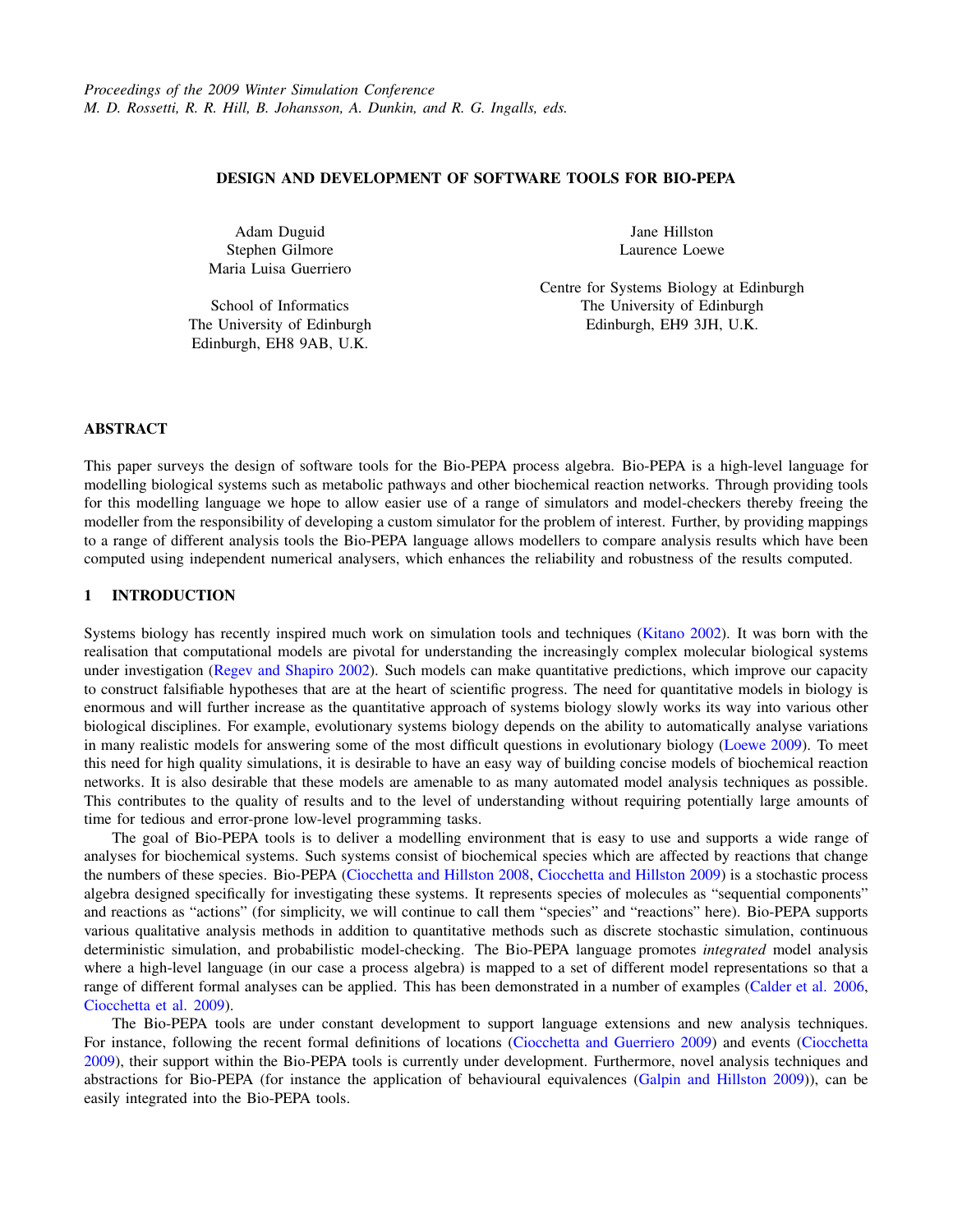This work describes how we organise the development of model analysis tools for Bio-PEPA and the software architecture of some of these tools. As will be seen below, we organise our tools in very minimalistic "tool chains", which currently pass through one of two main tools for processing Bio-PEPA files. The resulting very loose coupling allows for flexibility in choosing how to implement additional functionalities. This structure results in minimal dependencies, as it only requires the unambiguous definition of interface file-formats between modules. Thus a high degree of parallelism is enabled in tool development and code reuse is simple in the form of reusing the functionality of an existing tool in a new context.

The remainder of this paper is organised as follows. Section [2](#page-1-0) provides some background information on Bio-PEPA and its quantitative and qualitative mathematical analysis techniques before comparing it to related tools. Section [3](#page-4-0) outlines the design goals for Bio-PEPA tool development, before discussing the benefits of our minimalistic tool chains approach. Section [4](#page-6-0) provides an overview of the current structure of tools in the Bio-PEPA world. Finally, Section [5](#page-8-0) demonstrates the use of our tools on various case studies.

# <span id="page-1-0"></span>2 BACKGROUND

## 2.1 Properties of Bio-PEPA

There are many high-level modelling languages in existence that can be used to formally describe a network of biochemical reactions. Such formalisms like process algebras, Petri nets and notations for model-exchange (e.g. SMBL) vary in properties such as the degree to which they are domain specific. Here we briefly review key aspects of the design of the process algebra Bio-PEPA [\(Ciocchetta and Hillston 2008,](#page-10-0) [Ciocchetta and Hillston 2009\)](#page-10-1). Bio-PEPA expands the stochastic process algebra PEPA [\(Hillston 1996\)](#page-11-3) to include functional rates, stoichiometry and other features that facilitate the modelling of biochemical reaction networks. It consists of a small number of operators with clearly defined rules that dictate possible behaviours. Each reaction a species participates in must state the behaviour/role of the species in this reaction (e.g. reactant, product, modifier etc) while other operators and rules specify how these species should interact. Here we briefly review key properties of the process algebra Bio-PEPA.

- Clarity: Clarity can be pivotal for constructing models. For example, in the Ordinary Differential Equation (ODE) model of the MAP kinase cascade [\(Schoeberl et al. 2002\)](#page-11-4) inspection of the model, partially in the form of a reaction list, is insufficient for understanding the model. Only a line by line examination of the Matlab code will reveal modifications to the ODEs generated from the reaction data thus discovering the dependency between the data and the code. In contrast, the equivalent Bio-PEPA model requires every species to clearly identify its role in all the reactions it participates in. In this example, results can only be replicated, once it is clear that the EGF species acts as a catalyst in reaction *v*1. Without this insight the dynamics of the system cannot be properly understood.
- Static analysis: Automated static analyses of formal model descriptions can be powerful tools for detecting modelling errors. Errors are inevitable and can be difficult to find, especially if they do not lead to results that are obviously wrong. Bio-PEPA can assist modellers by facilitating the implementation of automated static analyses for the detection of inconsistencies. Corresponding errors are not automatically detected if simulators or ODE systems are written by hand. For example, we know from biochemistry that a reaction with Michaelis-Menten kinetics requires the presence of three species. Thus, by defining the kinetic law for Michaelis-Menten as  $fMM(V_m, K_m)$  we can verify that three species do participate in this reaction, each performing one of the three required roles for Michaelis-Menten to be applicable (enzyme, substrate and product). When support for Bio-PEPA with locations [\(Ciocchetta and Guerriero](#page-10-4) [2009\)](#page-10-4) is completed, static analysis will be augmented to ensure reactions only involve species in adjacent locations.
- Multiple analysis vectors: A significant advantage offered by some high-level languages is the ability to map to a wide range of solvers. The definition of PEPA [\(Hillston 1996\)](#page-11-3) detailed a mapping to Continuous Time Markov Chains (CTMCs), which was later expanded to include both Stochastic Simulation Algorithms (SSAs) and ODEs. Gillespie's SSA [\(Gillespie 1977\)](#page-10-7) is built from first principles and shown to be exact in relation to the Chemical Master Equation which is a CTMC itself. Through the thermodynamic limit it is known that SSAs converge with ODEs [\(Gillespie](#page-10-8) [2008\)](#page-10-8). Using these proofs, and being aware of any conditions as to when they apply, we can start from a high-level language and produce mappings to each family of solvers. This can even be taken one step further, by mapping to multiple implementations. The extent that the Bio-PEPA tools can do this is shown in Figure [1.](#page-2-0)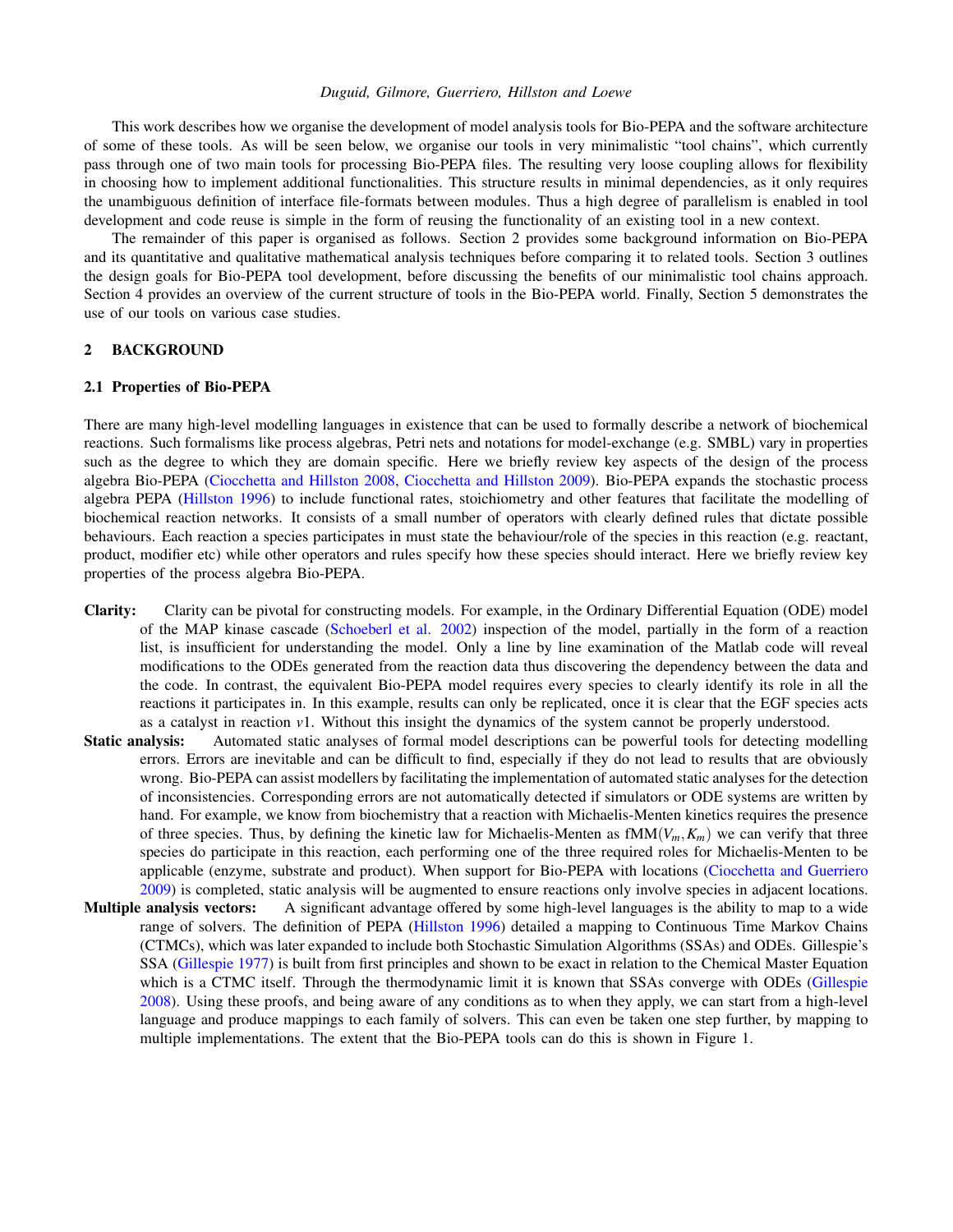*Duguid, Duguid, Gilmore, Guerriero, Hillston and Loewe Gilmore, Guerriero, Hillston and Loewe*



<span id="page-2-0"></span>Figure 1: Bio-PEPA supports different types of analysis which are implemented by a range of software tools and libraries.

# <span id="page-2-1"></span>2.2 Mathematical and Computational Analyses 2.2 Mathematical and Computational Analyses

The world of Bio-PEPA is difficult to understand without a basic grasp of the importance of the various qualitative and quantitative analysis techniques that Bio-PEPA is designed to provide access to. For practical computational purposes it makes a big difference whether analysis techniques are "state-space based" or not. The latter can routinely handle models with large numbers of reactions and components. State-space based methods, instead, require the explicit enumeration of every single state that the whole model could be in. This leads to a combinatorial explosion, which severely limits the size of models that can by analysed by such approaches, despite various techniques that have been developed to reduce this problem (see, for instance, [\(Heath et al. 2008,](#page-11-5) [Ciocchetta et al. 2009,](#page-10-3) [Guerriero 2009\)](#page-10-9)). The following analysis techniques are currently supported by Bio-PEPA. are currently supported by Bio-PEPA.

- CTMCs: Continuous Time Markov Chains. A CTMC is most often described by a set of states S and the transition matrix Q:  $S \times S$ . Each state represents a *global* state of the system and not the local state of a species (in the case of Bio-PEPA). For example, let a system consist of two species A and B, where each can have a molecular count between 0 and 10. If a state represents a particular molecular count, then each species has 10 local states, while the number of global states depends on the system. If A and B are independent, the system will have 100 states. Adding 10 molecules of a third species increases this to 1000 states. Thus it is easy to see how the size of a CTMC rapidly increases with model size. If the CTMC can be solved numerically, it can be used to compute the transient and increases with model size. If the CTMC can be solved numerically, it can be used to compute the transient and steady-state distributions of species, as well as the expected number of occurrences for transitions and their durations. CTMC-based analysis can be performed using a probabilistic model-checker such as PRISM (Kwiatkowska, Norman, CTMC-based analysis can be performed using a probabilistic model-checker such as PRISM [\(Kwiatkowska, Norman,](#page-11-6) [and Parker 2002\)](#page-11-6) which allows the formal verification of model properties by performing an exhaustive exploration of the state-space. The formal verification of properties can also be used to detect modelling errors by checking if the observed behaviour of the system conforms to its desired behaviour. Detailed examples of system properties the observed behaviour of the system conforms to its desired behaviour. Detailed examples of system properties which can be formally verified through model-checking are described elsewhere [\(Guerriero 2009\)](#page-10-9). In short:
	- 1. absence of *deadlocks/livelocks*, which are states or groups of states that are never left once they are reached;
	- 2. *reaction liveness*, indicating whether a reaction can occur in given states; 2. *reaction liveness*, indicating whether a reaction can occur in given states;
	- 3. presence of *species invariants*, which are species or sets of species with constant amounts; 3. presence of *species invariants*, which are species or sets of species with constant amounts;
	- 4. *state reachability*, indicating whether a state can be reached in principle; 4. *state reachability*, indicating whether a state can be reached in principle;
	- 5. *reversibility*, indicating that a given state can be reached repeatedly; 5. *reversibility*, indicating that a given state can be reached repeatedly;
	- 6. reaction ordering/causality, which identifies events that must occur before a given event ("sequences") or that will necessarily follow it ("consequences"). will necessarily follow it ("consequences").

The strength of CTMC analysis lies in the wealth of information that can be calculated and the fact that the analysis can return the correct probability for very rare events too. The weakness of these CTMC analyses is the problem can return the correct probability for very rare events too. The weakness of these CTMC analyses is the problem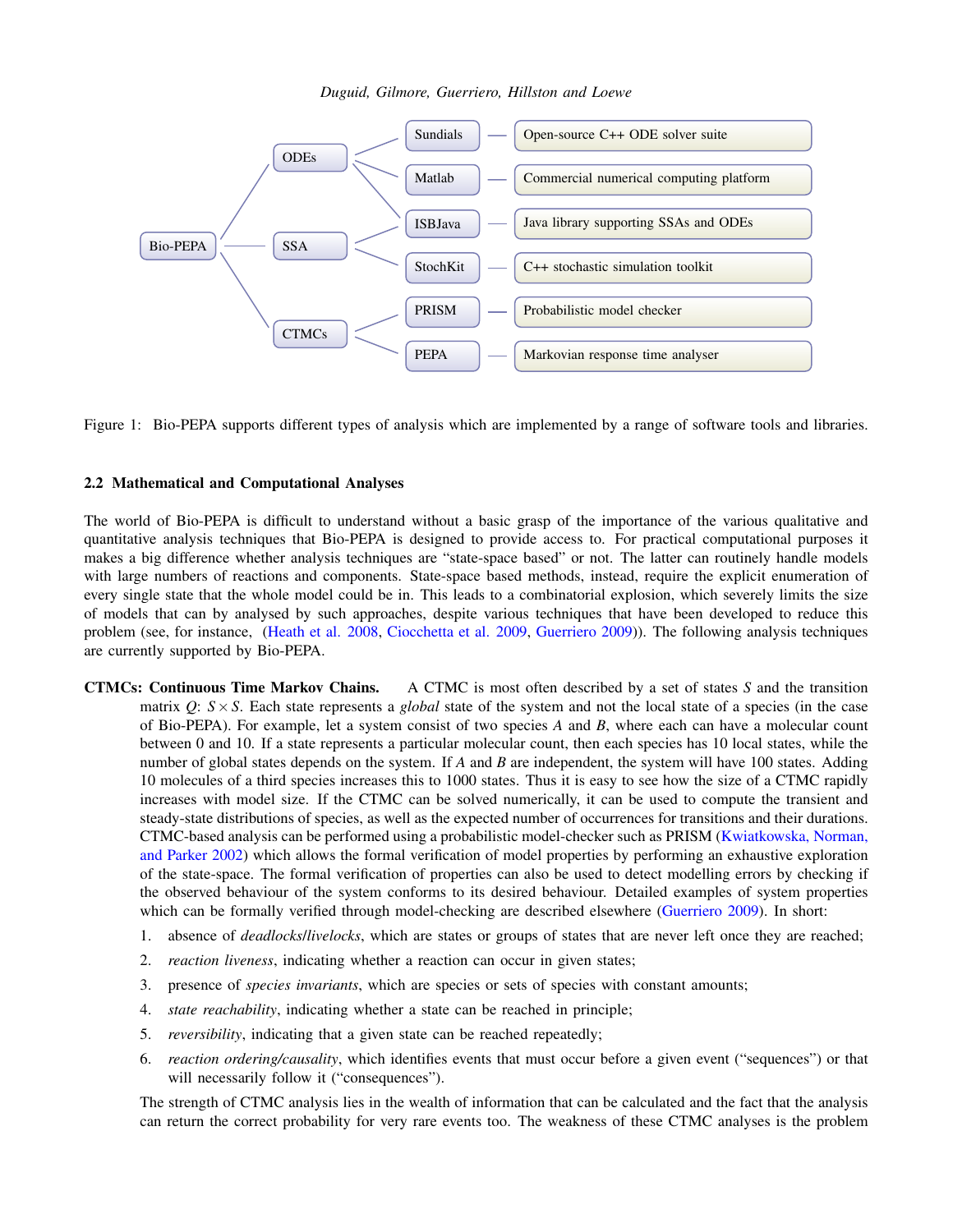of state-space explosion. Even small numbers of each species result in intractable CTMCs. To reduce this problem, Bio-PEPA supports the derivation of a *CTMC with levels* [\(Calder, Gilmore, and Hillston 2004\)](#page-10-10), which discretises the molecular counts into levels. Each level represents a range of values rather than a single copy of a species. The resulting CTMCs are reduced in size and in doing so can become tractable with current CTMC solvers. The resolution of this approach can be controlled by adjusting the size of the level until the desired trade-off is reached between efficiency and correctness.

SSA: Stochastic Simulation Algorithm. An alternative to constructing the entire state-space is to simulate individual traces of stochastic walks through the state-space. This is possible by using Gillespie's Stochastic Simulation Algorithm (SSA, see [\(Gillespie 1977\)](#page-10-7)) or one of its more efficient newer equivalents [\(Gibson and Bruck 2000\)](#page-10-11). This procedure is exact for numerically simulating the time evolution of a well-stirred chemically reacting system by taking proper account of the randomness inherent in such a system. The Bio-PEPA Workbench uses the StochKit [\(Li](#page-11-7) [et al. 2008\)](#page-11-7) implementation of Gillespie's Direct Method to perform stochastic simulations of systems while the Bio-PEPA Eclipse Plug-in uses ISBJava, the back-end library for Dizzy [\(Ramsey, Orrell, and Bolouri 2005\)](#page-11-8).

The cost of an exact simulation can be expensive; the algorithm needs to guarantee that only one reaction can take place in a given time interval and therefore the time step for the next reaction can be very small. When compared to ODEs the analysis of chemical reactions using SSAs is computationally less efficient, as ensembles of independent runs are needed to compute average trajectories and variance. Also, if the observation of rare events is important, the increased number of independent runs could become too computationally expensive. Despite this increased analysis cost the SSA is often preferred over ODEs because it is an exact analysis, not an approximate one. In addition SSAs, like CTMCs, can analyse systems with non-differentiable functions.

ODE: Ordinary Differential Equations. In some systems only the mean behaviour is of interest, especially if very large quantities of molecules react in the same way. If information on variability is unnecessary, then ODEs can approximate such systems much faster than simulations. The precision of ODEs breaks down as soon as molecule numbers approach zero (ODE solvers would continue with fractions of molecules, even if the real system will have either 1 or 0 molecules, as reflected by the SSA). To support ODEs, Bio-PEPA tools need to generate the reaction rate equations in the form of a system of coupled ordinary differential equations where the system variables of the differential equations allow us to determine the quantity of each chemical species in the reaction at any point up to a finite time horizon.

As can be seen from the list above, each type of analyses has advantages and limitations. Thus modellers might employ more than one type of analysis to increase their understanding of the system.

## 2.3 Comparing Bio-PEPA to Alternative Biochemical Languages

The desired properties of Bio-PEPA determine important features that distinguish Bio-PEPA from the many other languages that are also designed for modelling biochemical species. The stochastic simulator Dizzy [\(Ramsey, Orrell, and Bolouri 2005\)](#page-11-8) implements the reaction-style Chemical Model Definition Language (CMDL) and supports mapping to SSAs and ODEs, but not to state-space based CTMCs. Rule-based systems like the κ-calculus [\(Danos et al. 2007\)](#page-10-12) or BioNetGen [\(Faeder, Blinov,](#page-10-13) [and Hlavacek 2009\)](#page-10-13) are powerful tools for simulating stochastic systems where the number of *potential* types of complexes with different internal states might exceed the number of *actual* molecules in the system. However, they also do not support direct state-space based CTMC analyses and for ODE analyses they have to reduce rule-based models to the level of Bio-PEPA models, where all different types of molecules are explicitly known at the beginning of the simulation. The Stochastic Pi Machine [\(Phillips 2009\)](#page-11-9), BIOCHAM [\(Fages and Soliman 2008\)](#page-10-14) and the Petri-net based tool Snoopy [\(Heiner et al. 2008\)](#page-11-10) are other related simulation environments for biochemical systems that differ in their syntax, semantics and specific model analysis capabilities. SPiM is a process algebra that supports the dynamic opening of new "communication channels" between molecules (the basic property that makes rule-based modelling possible and direct ODE analysis impossible), BIOCHAM is another rule-based reaction-style modelling language and Snoopy relies on the graphical representation of Petri-nets to describe models (as opposed to the textual representations of process algebras).

A hallmark of Bio-PEPA code is its concise clutter-free style that provides a very quick overview of all reactions that a particular molecular species is involved in (as opposed to reaction-style representations that provide a quick overview of all molecular species that are involved in a particular reaction; both views are useful). Bio-PEPA was recently compared with other process algebras [\(Calder and Hillston 2009\)](#page-10-15). Work on Bio-PEPA is motivated by the belief that high-level languages such as process algebras, Petri nets, or notations like SBML have a useful role to play in systems biology research. An advantage of a domain-specific high-level language is that models can be expressed much more concisely than in a general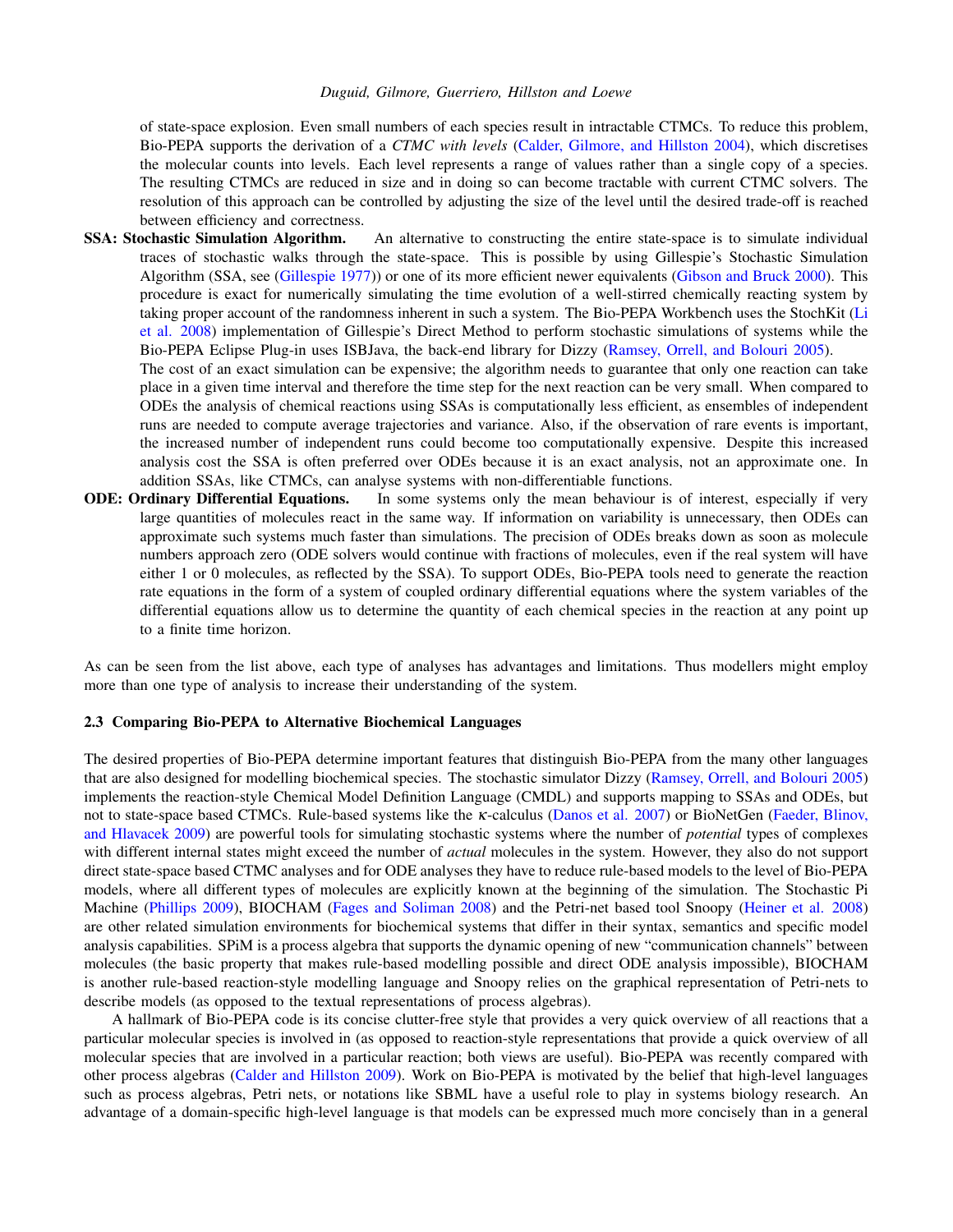purpose programming language such as C++ or Java. It has the added benefit that the model can be compiled to a number of other formats for different types of analysis without requiring further error-prone work from the modeller or the need to learn how to use new tools.

# <span id="page-4-0"></span>3 DESIGN GOALS AND ORGANISATION OF DEVELOPMENT

# 3.1 Requirements of Modelling Tools for Bio-PEPA

Bio-PEPA software tools should meet the following requirements to maximise their usefulness:

- 1. Facilitate running several different types of quantitative analysis on a single Bio-PEPA model.
- 2. Facilitate combining the results of several runs of one particular type of analysis of a Bio-PEPA model.
- 3. Require as little explicit programming as possible from users.
- 4. Allow users to choose the parameters of interest for closer investigation.
- 5. Build on other mature simulators and numerical libraries where possible to avoid re-implementing existing functionality.
- 6. Users should be involved in deciding which features are important through suggesting enhancements to current versions.

### 3.2 How Development of Bio-PEPA Tools is Organised

A by-product of developing mappings to a variety of solvers is the ability to make use of pre-existing tools and libraries. As can be seen from Figure [1,](#page-2-0) Bio-PEPA links to a number of powerful and well-tested tools. In reusing these tools, we avoided addressing difficult numerical problems such as the control of errors which must be managed in the implementation of a numerical integrator for ODEs [\(Shampine and Reichelt 1997\)](#page-11-11).

There are many other advantages for tool re-use. They facilitate the rapid development of new modelling environments. The incorporation of new tools allows comparing results from different implementations to increase the confidence that they work correctly. Such an "end-to-end" testing of model analysis code at the highest possible level is a powerful means for detecting errors in the mapping or in the solver. Such errors become more apparent when the results of many solvers are compared. More tools will increase the probability that modellers can use their favoured tools or make them confident about using a free tool that has been shown by Bio-PEPA developers to work as a replacement for a commercial product such as Matlab. Thus the availability of multiple solvers increases the overall reliability of simulation results.

For organising our development work we use the concept of loosely coupled "tool chains" that is somewhat related to classical pipelining. Here each element accepts models in one particular form as input and then produces its output, which is either the same model in another representation or numerical results that are generated from that model. Figure [2](#page-5-0) provides an overview of the various options for selecting tool chains from the set of Bio-PEPA tools. We describe the tool chains as loosely coupled, as their elements are mostly independent applications that accept input in the form of ASCII files and produce output in the form of ASCII files; at the same time the order of input and output formats enforces a coupling that only allows to go from applications on the left to those on the right in Figure [2.](#page-5-0) Thus, our system supports more than one entry point for users that want to build Bio-PEPA models (e.g. by using a graphical editor). It also supports arbitrary numbers of solvers. This is a key feature of how our system is organised and facilitates the use of a wide range of independent third party tools, each supporting a specific mode of analysis. Thus we can tap into the development efforts of a world-wide community of tool developers by simply constructing a translator that links a particular tool to Bio-PEPA. Translators can take two forms:

- *Low-level internal translators.* Here the Bio-PEPA model has already been parsed and now exists as a data structure or object in memory. To make use of a particular linked library that implements a particular analysis method the details of the parsed model are translated into the type required by this library. This is done by the code that glues together the library and the internal representation of the parsed Bio-PEPA model. Everything happens within one executable and is hidden from the user. Example: use of the ISBJava library within the Bio-PEPA Eclipse Plug-in.
- *External translators.* Here the Bio-PEPA file is translated into another format that can be processed by a specific tool. The syntax is determined by the downstream tool and can build on a wide variety of formats, including the production of C++ code that is ready for compiling against a particular library like StochKit. External translators allow users to easily get access to the produced code even if they are not meant to have such access. The file formats of intermediate states can range from code to mature external standards like SBML. Development of the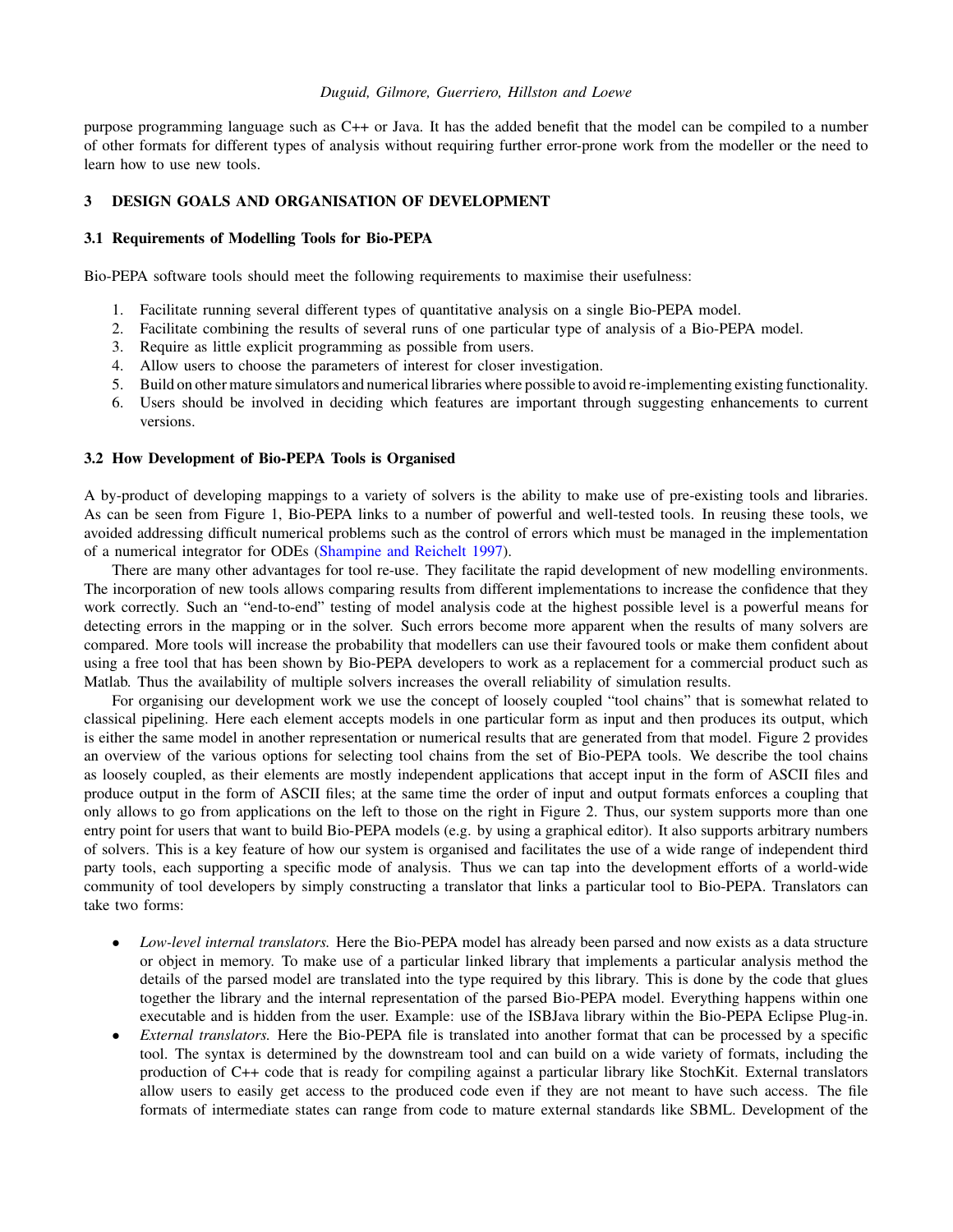

<span id="page-5-0"></span>Figure 2: Overview of the Bio-PEPA tools. Rectangles indicate independent executables written in Java (yellow or light grey) or other languages (blue or dark grey) and arrows symbolise files that encode the model of interest in the corresponding format. The Bio-PEPA Workbench mostly serves as a prototype that facilitates exploration of new analysis tools while the Bio-PEPA Eclipse Plug-in is being developed to become the primary, user-friendly tool. The standard language of choice for new tools is Java in order to facilitate their eventual integration into Eclipse plug-ins. Dotted lines indicate that the corresponding functionality is not yet implemented.

"Bio-PEPA Workbench" made extensive use of this mechanism to quickly implement access to a wide range of third party tools for Bio-PEPA.

The organisation of Bio-PEPA tools into tool chains that translate from one model representation into another has important advantages for software development and design:

- *Minimal dependencies.* Tool chains are highly modular and result in a powerful separation of concerns that substantially reduces the possibility to introduce bugs. Each tool is well shielded from any side-effects of changes in other tools as long as the syntax and semantics of the file formats is not affected. Thus software developers only need to ensure that both tools understand the same file format.
- *Maximal independence of software developers.* Software development within a university context brings its own set of challenges, which are substantially different from those faced by industry. A key difference is that within universities software developers need to be much more independent, as they are rewarded for innovative contributions that are easily attributable to them. This can make it difficult to implement complex designs that require the coordinated effort of many developers. Allowing independent researchers to contribute a recognisable tool in a reasonable amount of time is highly advantageous in a university context. Our loosely coupled tool chains approach facilitates this, as different researchers can work on different modules without communicating, as long as they agree on the syntax and semantics of the related file formats. This approach also helps researchers working on the theory of new analysis methods to quickly link their work into existing tool chains by simply adding a translation mechanism.
- *Maximal code reuse.* The independence of the various modules facilitates maximal code reuse, since a well tested tool can be used by others as a black box without the need for further testing if correct input can be provided. This substantially reduces the complexity of the implementation of an environment for the wide range of analyses supported by Bio-PEPA.

All these advantages come at the price of introducing the threat of divergence and incompatibility between the reading module and the writing module of each file format. If developers are too independent and do not plan ahead careful enough, then two interfaces that should implement one format will end up speaking different dialects that can make interoperability difficult. One can of course introduce a further translation to resolve this, but the resulting increase of overall system complexity is undesirable. Thus all developers need to take some care in order to minimise the complexity of the various translations that glue the system together.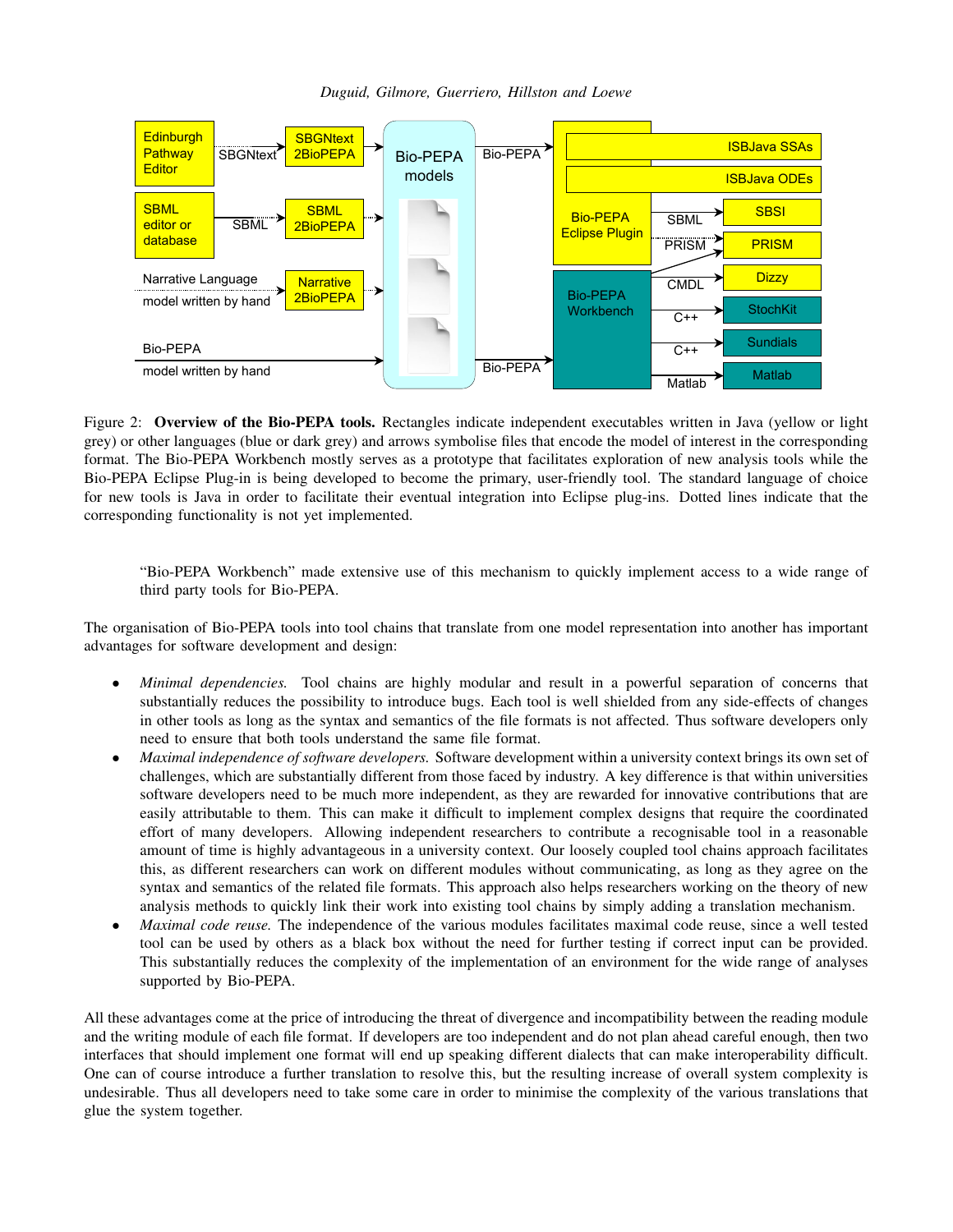In developing these tools for the systems biology community we took the position that we were not domain experts in this area and so we wished to ensure that we maintained an active dialogue with modellers who wanted to use the tools, and that we responded quickly to their requests for feature enhancements. Several of these were for the addition of features which we would not have developed had requests not come from the users of our tools.

## <span id="page-6-0"></span>4 THE BIO-PEPA TOOLS

As seen in Figure [2,](#page-5-0) there exist two main tools for working with Bio-PEPA models, the Bio-PEPA Workbench and the Bio-PEPA Eclipse Plug-in. While both are under active development, they each serve a particular role. The Bio-PEPA Workbench is a prototype tool for introducing new language features and types of analysis. The Bio-PEPA Eclipse Plug-in is an environment which targets end-users wishing to model in Bio-PEPA. In addition, various tools are under development that enable the production of Bio-PEPA models by implementing mappings from other biologist orientated formalisms. For example, a textual representation of SBGN process diagrams has been developed and can be compiled to Bio-PEPA by the SBGNtext2BioPEPA tool[\(SBGNtext2BioPEPA](#page-11-12) ) in order to build a bridge from visual SBGN editors like the Edinburgh Pathway Editor to Bio-PEPA. Efforts are also under way to generate Bio-PEPA models from the "Narrative Language", which is a textual narrative-style language explicitly designed for making biochemical modelling easy for biologists [\(Guerriero,](#page-10-16) [Heath, and Priami 2007\)](#page-10-16). Lastly, a prototype has been independently developed to translate SBML models to Bio-PEPA. Since all these modules are developed in Java, they can easily be included in the Eclipse Plug-in for Bio-PEPA or be deployed as stand-alone applications as indicated in Figure [2.](#page-5-0)

# 4.1 The Bio-PEPA Workbench

The Bio-PEPA Workbench (named for historical reasons) is a lightweight modelling tool chain whose primary function is to compile Bio-PEPA models into a variety of formats for analysis. The Workbench can export to well-known tools such as Matlab and PRISM but also allows users to work with the StochKit [\(Li et al. 2008\)](#page-11-7) and the Sundials ODE solver suite [\(Hindmarsh et al. 2005\)](#page-11-13). StochKit is a C++ library for stochastic simulation and Sundials is a suite of numerical software which includes numerical integrators for systems of ordinary differential equations.

Written in the functional programming language ML, the Workbench is ideally suited for prototyping and acts as a testbed for new ideas or alternative solvers. The functions that constitute the Workbench can be separated into two distinct groups. The first group transforms the Bio-PEPA file into a data structure that represents the model in ML. This structure can then be used as the input to any function in the second group, each written to output a different format as indicated in Figure [2.](#page-5-0) Exporting to a new tool can be as simple as writing a new function to output a string in the correct format, a task that ML is ideally suited to. Where possible and required, the Workbench also generates scripts to automate the compilation and execution of the relevant tool before passing on the results to gnuplot. The use of the Workbench for prototyping new analysis methods implies that it expects modellers to be already experienced with Bio-PEPA, as it does not help in the generation of Bio-PEPA models. As the Workbench is primarily a tool for prototyping, design aspects such as code reuse and intuitive user interfaces were secondary priorities.

#### 4.2 The Bio-PEPA Eclipse Plug-in

In contrast to the Workbench, the purpose of the Bio-PEPA Eclipse Plug-in (from now on plug-in) is to offer a complete environment for working with Bio-PEPA models. The plug-in is an extension to the Eclipse Platform, an Integrated Developing Environment (IDE) for popular programming languages such as Java and C++ that is itself built in Java to allow deployment to multiple operating systems. Many of the design decisions regarding the development of the plug-in were influenced by the design of the Eclipse platform as well as prior PEPA software projects. Copying decisions made for the PEPA Eclipse Plug-in [\(Tribastone 2006\)](#page-11-14), the plug-in consists of an Eclipse front-end and a separate back-end library for all of the functionality required for working with Bio-PEPA models (Figure [3\)](#page-7-0).

The back-end library has been designed to be independent not only from the front-end but also from file system calls to avoid the issue of relying on platform dependent file objects. This has been an issue when dealing with environments such as Netbeans (in the case of a previous tool called Choreographer) and is equally pertinent in Eclipse. Instead, the tool exposes a small set of high-level calls designed to either allow parsing and compilation of the Bio-PEPA model from a supplied String object or to bypass the parsing by programmatically constructing the Abstract Syntax Tree directly. This allows developers wishing to access the features of the plug-in the possibility of bypassing the generation of yet another textual representation. Once parsed the model can either be exported to an alternative formats like SBML or be analysed by solvers to produce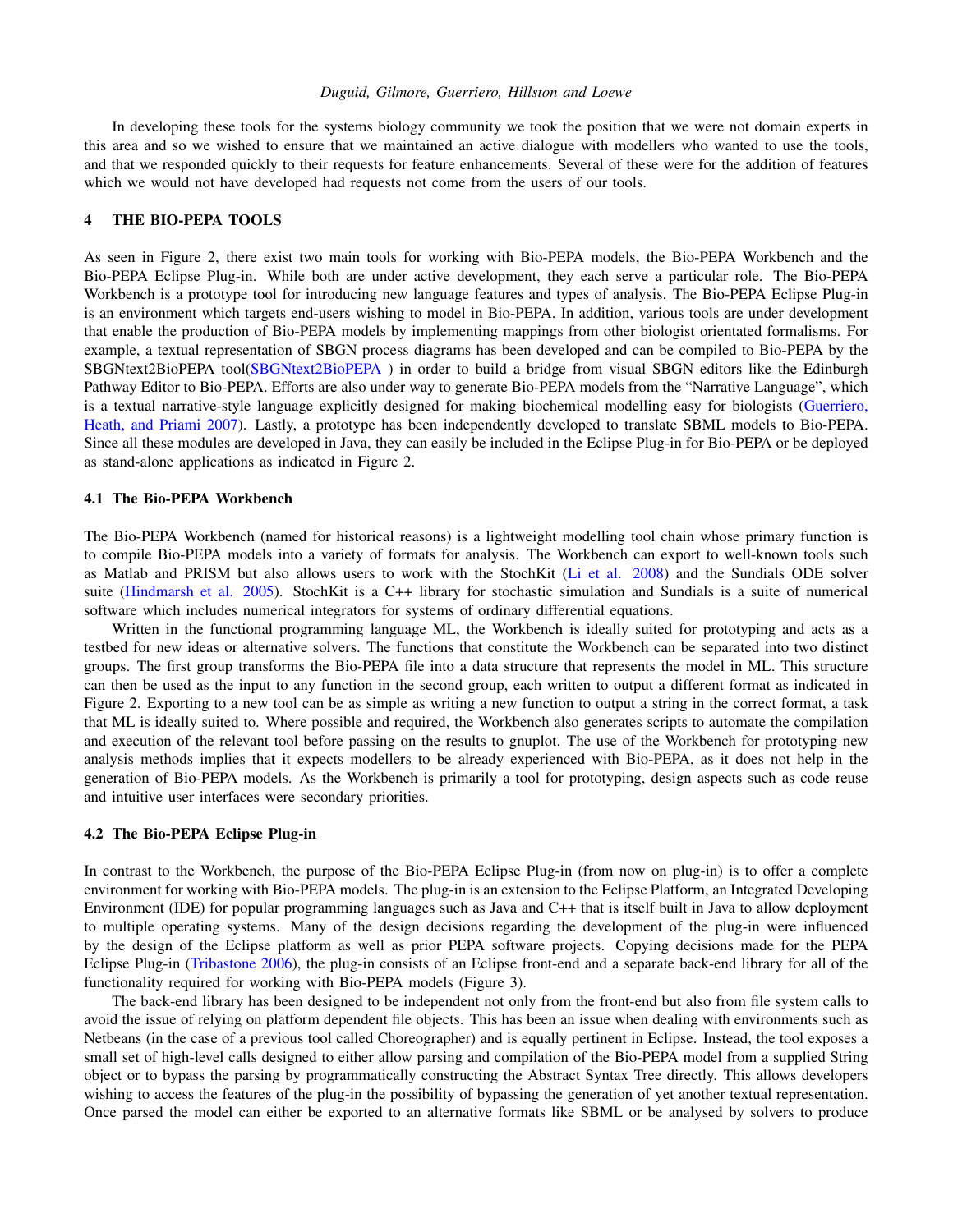*Duguid, Gilmore, Guerriero, Hillston and Loewe*



<span id="page-7-0"></span>Figure 3: Overview of the components contained in the Bio-PEPA Eclipse Plug-in.

time-series. While the Workbench relies on external tools, the plug-in has  $3<sup>rd</sup>$  party stochastic simulators and numerical integrators built-in, making it much easier for non-expert users to install and use. The solvers are contained within the ISBJava library, the back-end to Dizzy. Through ISBJava, the plug-in currently supports two numerical integrators for ODEs, a Runge-Kutta implicit-explicit implementation and the Dormand-Prince adaptive step-size solver, both through the odeToJava library. Stochastic simulations are enabled through Gillespie's SSA, Gibson-Bruck and the Tau-Leap algorithm. Comparing simulation results and ODE solutions has allowed us to discover errors in published modelling studies in computational biology [\(Calder et al. 2006\)](#page-10-2). This illustrates the strength of a high-level modelling language such as a process calculus.

The front-end is specific to Eclipse and adopts the approach of plug-ins and the registering of services. The plug-in registers the file extension .biopepa before registering views and editors to the file type. This allows Eclipse to load plug-ins as required for handling any given file, as well as defining the services required for the file type in question. For Bio-PEPA models the front-end defines a built-in editor, enhanced by syntax highlighting of keywords and operators. It makes use of existing Eclipse views, such as a unified location for reporting errors caught during the parsing of the model and during static analysis. The plug-in differentiates between those that stop analysis of the model (errors) and those that may suggest a mistake when creating the model (warnings). An example of a warning would be the declaration of an unused variable or species. While the species may have been forgotten when constructing the model, it may also have been specifically excluded by the modeller in a particular simulation. Debugging models is also facilitated by the Outline view of the plug-in that lists all reactions with the species that are affected by them (the reaction-style representation that is frequently used by other tools). Access to both views helps modellers to quickly assess how their models are interpreted by the plug-in and hence to find corresponding errors.

Once the model is deemed correct it can be analysed using the solvers available to the plug-in. At this point the front-end displays the results to allow inspection by the modeller. Any obvious errors in the results can be spotted quickly in this way before the results are exported for graphing in the modeller's preferred tool. Examples of all these UI components can be seen in Figure [4.](#page-8-1)

The benefits of adopting the Eclipse approach are best demonstrated by highlighting the integration of the plug-in with "SBSI Visual", part of the Systems Biology Software Infrastructure currently under development at the Centre for Systems Biology at Edinburgh. SBSI is an expandable initiative designed to facilitate many aspects of computational systems biology, including parallelised parameter optimisation algorithms, access to shared data and model repositories, as well as access to supercomputers. SBSI Visual is a desktop client application that provides access to background computing services. The easy addition of support for new tools and algorithms in SBSI Visual is facilitated by the plug-in mechanisms of the Eclipse Rich Client Platform, which is a custom-built instance of Eclipse stripped of all but the plug-ins required to support the tool at hand. This substantially reduces size, as superfluous plug-ins are removed to create a smaller, more focussed application. Integrating SBSI Visual and the Bio-PEPA Eclipse Plug-in will allow Bio-PEPA modellers to analyse systems much faster than by using locally run solvers and also provide access to parameter optimisation facilities. In return, current users of SBSI Visual are exposed to the advantages of process algebras.

The integration work started with supporting the export to SBML within the core Bio-PEPA library. The design of Eclipse makes incorporating the Bio-PEPA Plug-in into SBSI Visual as simple as downloading the plug-in and its dependencies. This of course does not integrate the two environments, which at this point are simply co-existing within the instance of Eclipse. Several options are available that vary how tightly the tools are integrated. The SBML can be passed on internally, either by building an awareness of the respective plug-in into both SBSI Visual and Bio-PEPA or through developing a third plug-in to bridge the existing two. The SBML can also be passed on externally through the Eclipse file system by offering the ability to export the SBML in the Bio-PEPA Eclipse Plug-in. This is a much looser coupling that appears to result in little interaction. However, such a solution removes the need for more complex plug-in interactions and in fact fits in with how the user is expected to interact with SBSI Visual.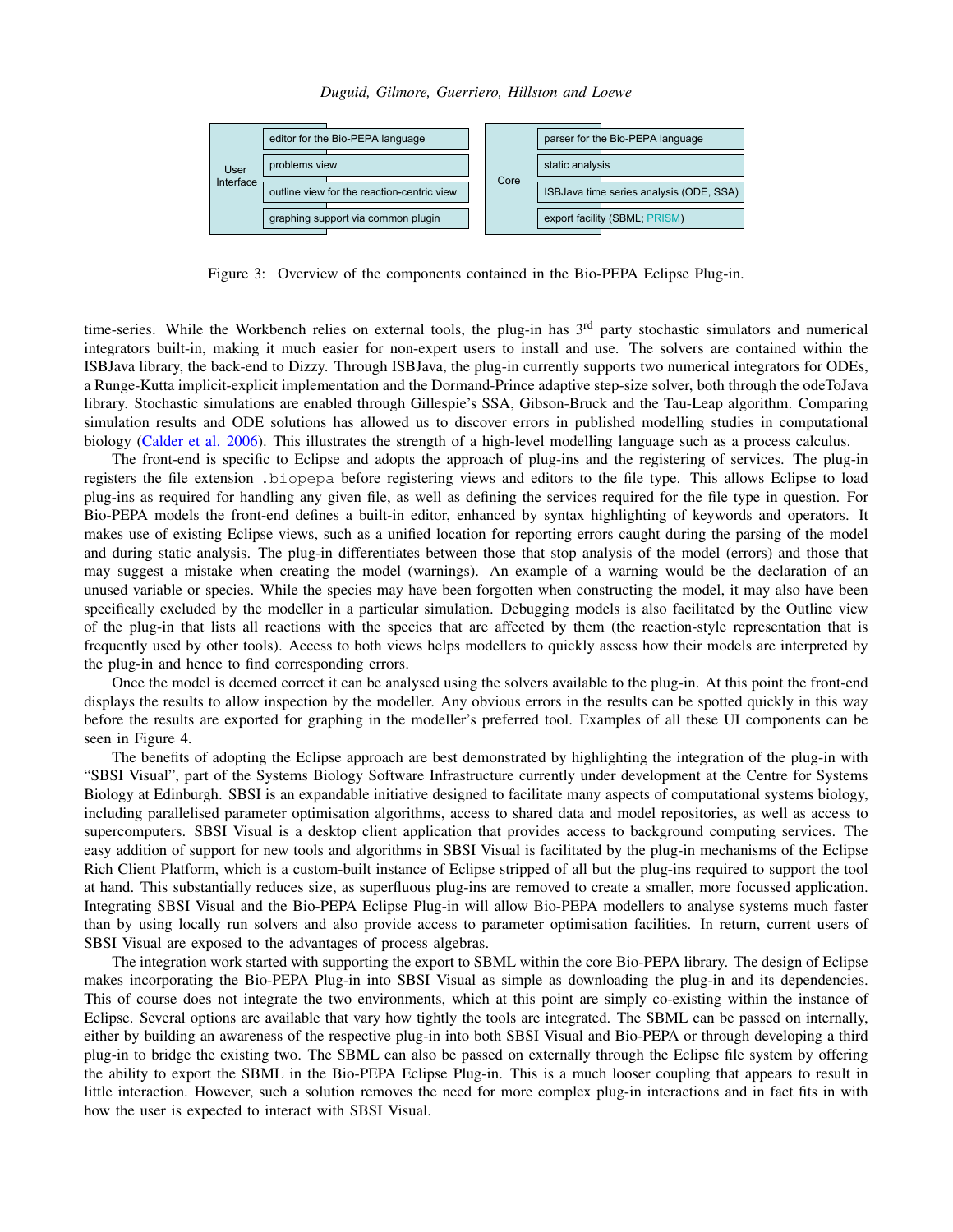





<span id="page-8-1"></span>Figure 4: A screenshot of the Bio-PEPA Eclipse Plug-in. Starting in the top-right corner of the window and moving anti-clockwise we have the Bio-PEPA Editor pane, the Outline view of the model, the Problems view and a Graph view displaying results in the final quadrant.

## <span id="page-8-0"></span>5 CASE STUDIES

Bio-PEPA has been applied to model a number of biologically relevant systems, some of which are described in the following.

*Neurospora crassa* circadian clock. A large Bio-PEPA case study is presented in [\(Akman et al. 2009\)](#page-10-17), where a Bio-PEPA model of the circadian clock of the fungus *Neurospora crassa* is developed, based on an existing ODE model. Circadian clocks are oscillatory gene networks, present in nearly all living organisms, whose function is to regulate the expression of specific mRNAs and proteins to adapt to the 24 hour day/night cycle. Using the Bio-PEPA Workbench, both discrete-stochastic and continuous-deterministic results are obtained using Dizzy, the front-end to ISBJava, in order to investigate the effect of stochasticity on the robustness of the clock's behaviour. Studying the variations in the phase and amplitude of oscillations of protein amounts showed that oscillations are more robust in the stochastic than in the deterministic scenarios. The time-dependent sensitivity of the model is investigated with respect to some key kinetic parameters in order to determine the time within the circadian cycle at which the system is most responsive to parameter variations. This work used a novel sensitivity analysis method implemented in an extended version of Dizzy [\(Degasperi and Gilmore 2008\)](#page-10-18). The light on/off mechanism responsible for entrainment to the day/night cycle is expressed using discrete time-dependent events in Bio-PEPA [\(Ciocchetta 2009\)](#page-10-5). Such events are translated into time-dependent reaction rates in the Dizzy model (defined in terms of a step function).

Gp130/JAK/STAT signalling pathway. Bio-PEPA is used to model the Gp130/JAK/STAT signalling pathway [\(Guerriero 2009\)](#page-10-9). This is a well-studied biological system of great clinical interest because of the major role it plays in several biological processes both in human and other organisms. Stochastic simulation and model-checking are used in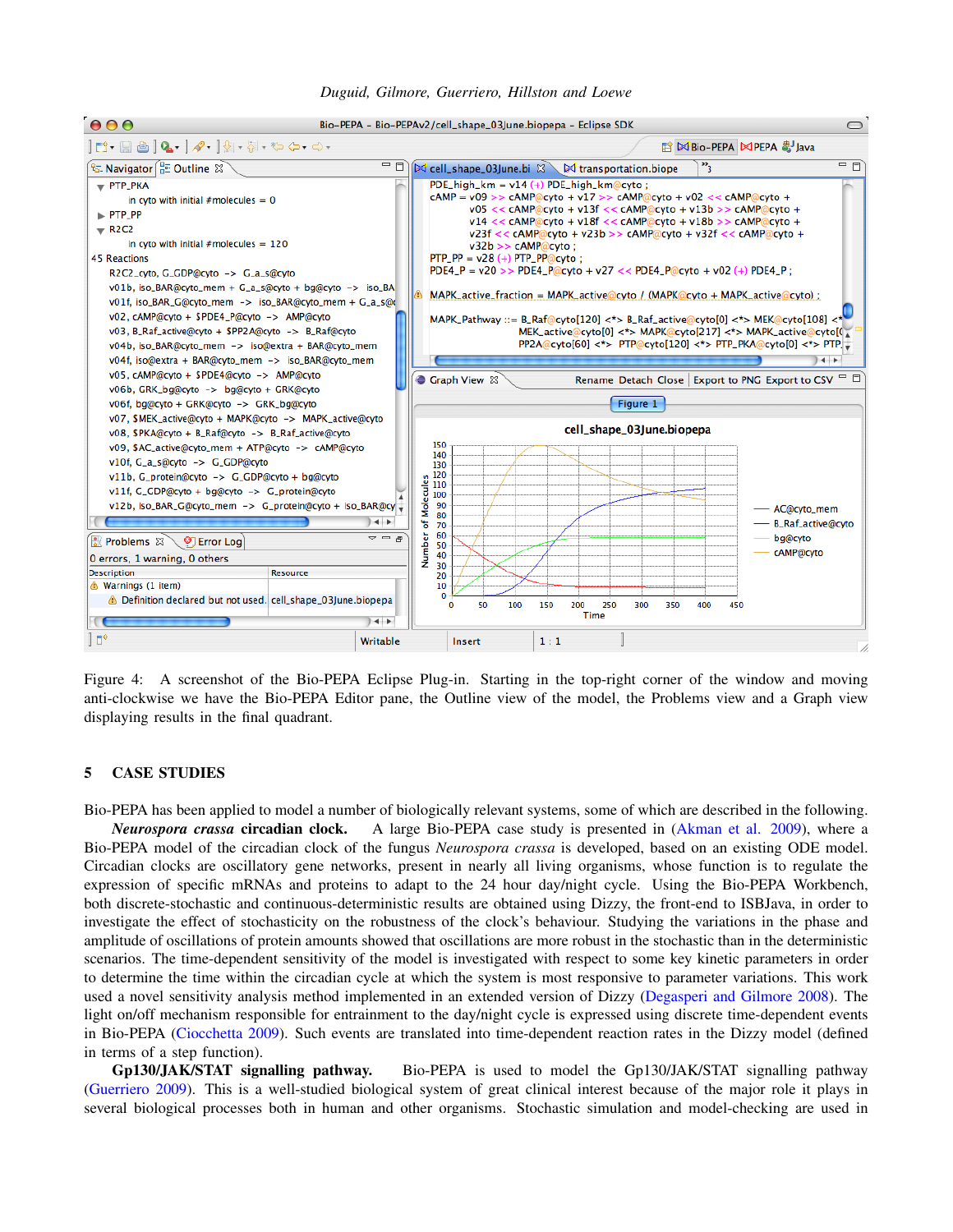order to study various qualitative and quantitative aspects of the system, which are then compared with results from existing models. PRISM is used to verify several desired qualitative and quantitative properties on the PRISM model generated by the Bio-PEPA Workbench. Qualitative properties are defined in order to check for the presence of possible human errors that are easy to introduce but hard to find in large models (see *consistency checks* in Section [2.2\)](#page-2-1). Quantitative analysis is performed by generating time-series data using the Dizzy stochastic simulator and by verifying reward-based properties in PRISM. PRISM was also used to compute a few (semi-)quantitative measures such as the number of occurrences of a given reaction and the relative probabilities of consumption of different reactants.

Genetic network in *E. Coli*. An abstract representation of a genetic network with negative feedback is used to explore the control circuit for the  $\lambda$  repressor protein CI of the  $\lambda$ -phage in *E. Coli* by integrating stochastic simulation and model-checking [\(Ciocchetta et al. 2009\)](#page-10-3). This work focused on reducing the state space of PRISM models by parameterising them with the help of stochastic simulations. This is done by deriving upper and lower bounds for molecular amounts from averaging over the results of many stochastic simulation runs and by determining interesting time intervals on which model-checking should focus. The problem of identifying bounds is crucial for structurally unbounded systems where molecular amounts could grow indefinitely in theory, even if they are generally limited by degrading reactions in practice. This work on the genetic network is exemplary for similar systems and shows how the correct quantitative behaviour can be observed through model-checking when *a priori* bounds are imposed on molecular amounts.

Nicotin Acetylcholine Receptors. The functional properties of nicotin acetylcholine receptors in Edelstein's model [\(Edelstein et al. 1996\)](#page-10-19) are studied with the help of time-dependent events [\(Ciocchetta 2009\)](#page-10-5). These receptors are transmembrane channel proteins that switch between an open and a closed state under the control of neurotransmitters. The removal of free agonists at a given time is represented by a Bio-PEPA event that describes the triggering condition and the resulting change in the system. This event blocks ligand binding reactions, which is equivalent to completely removing ligands. The behaviour of the original model [\(Edelstein et al. 1996\)](#page-10-19) could be replicated by stochastic simulations that are explicitly capable of handling time-dependent events precisely.

**Intracellular calcium oscillations.** Intracellular  $Ca^{2+}$  oscillations are modelled to demonstrate Bio-PEPA's support for multiple compartments [\(Ciocchetta and Guerriero 2009\)](#page-10-4). Intracellular  $Ca^{2+}$  oscillations are observed in a large variety of cell types and play an important role in the control of many cellular processes. Existing models demonstrate simple periodic oscillations for  $Ca^{2+}$  [\(Borghans, Dupont, and Goldbeter 1997\)](#page-10-20). The Bio-PEPA model is based on a simple model referred to as *CICR* ( $Ca^{2+}$  -induced  $Ca^{2+}$  release) [\(Borghans, Dupont, and Goldbeter 1997\)](#page-10-20). In CICR, the transport of molecules among compartments plays a major role  $(Ca^{2+}$  shuttles between the extracellular environment, the cytosol, and the sarcoplasmic reticulum). Bio-PEPA is able to handle the explicit locations and the reactions involving multiple locations and results show a good agreement with the original model [\(Ciocchetta and Guerriero 2009\)](#page-10-4) .

## 6 CONCLUSIONS

Here we have shown the many benefits that a well designed high-level language with active tool development can bring to modelling. It allows the modeller to access powerful analytical techniques from a variety of tools while simultaneously removing the requirement to become an expert in several specialist modelling languages. The automated generation of the model through well-defined mappings limits the possibility of mistakes when dealing with complex or dense interactions. The results from different techniques can also be compared and the parsing and static analysis of the model can help to discover a variety of common errors when creating a model.

Future work with the Bio-PEPA tools involves developing additional mappings from formalisms such as the user-centred Narrative Language and the Systems Biology Graphical Notation (SBGN) as supported by graphical editors. We hope that these developments will encourage users in the Life Sciences to adopt the Bio-PEPA tools, as they will be able to obtain the benefits of using a high-level modelling language without having to work directly at the process calculus level.

Availability: The Bio-PEPA tools are freely available for download from <http://www.biopepa.org>.

# ACKNOWLEDGEMENTS

Adam Duguid is supported by the EPSRC Doctoral Training Grant EP/P501407/1. Stephen Gilmore and Maria Luisa Guerriero are supported by the EPSRC grant EP/E031439/1 "Stochastic Process Algebra for Biochemical Signalling Pathway Analysis". Jane Hillston is supported by the Engineering and Physical Sciences Research Council (EPSRC) Advanced Research Fellowship and research grant EP/C543696/1 "Process Algebra Approaches to Collective Dynamics". Laurence Loewe is supported by the Centre for Systems Biology at Edinburgh. The Centre for Systems Biology at Edinburgh is a Centre for Integrative Systems Biology (CISB) funded by BBSRC and EPSRC, reference BB/D019621/1.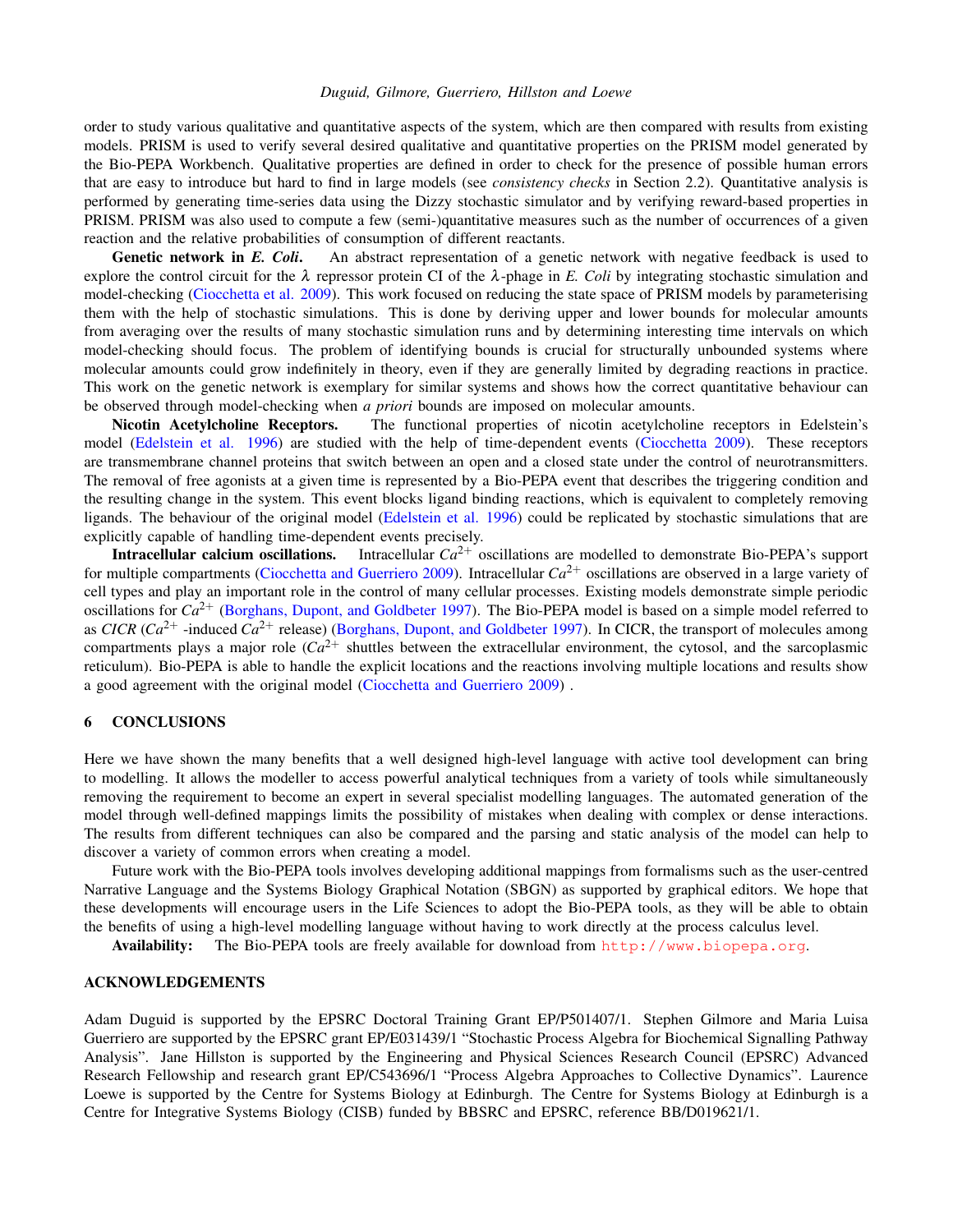## **REFERENCES**

- <span id="page-10-17"></span>Akman, O., F. Ciocchetta, A. Degasperi, and M. L. Guerriero. 2009. Modelling Biological Clocks with Bio-PEPA: Stochasticity and Robustness for the *Neurospora Crassa* Circadian Network. In *CMSB 2009*, LNCS.
- <span id="page-10-20"></span>Borghans, J., G. Dupont, and A. Goldbeter. 1997. Complex intracellular calcium oscillations: A theoretical exploration of possible mechanisms. *Biophysical Chemistry* 66 (1): 25–41.
- <span id="page-10-2"></span>Calder, M., A. Duguid, S. Gilmore, and J. Hillston. 2006. Stronger computational modelling of signalling pathways using both continuous and discrete-state methods. In *Proceedings of the Fourth International Conference on Computational Methods in Systems Biology (CMSB 2006)*, ed. C. Priami, Volume 4210 of *Lecture Notes in Computer Science*, 63–77. Trento, Italy: Springer.
- <span id="page-10-10"></span>Calder, M., S. Gilmore, and J. Hillston. 2004, August. Modelling the influence of RKIP on the ERK signalling pathway using the stochastic process algebra PEPA. In *Proceedings of the BioConcur Workshop on Concurrent Models in Molecular Biology*, ed. A. Ingolfsdottir and H. R. Nielson. London, England.
- <span id="page-10-15"></span>Calder, M., and J. Hillston. 2009. Process algebra modelling styles for biomolecular processes. *Transactions on Computational Systems Biology*. To appear.
- <span id="page-10-5"></span>Ciocchetta, F. 2009. Bio-PEPA with SBML-like events. *TCSB special issue on Computational models for cell processes*.
- <span id="page-10-3"></span>Ciocchetta, F., S. Gilmore, M. L. Guerriero, and J. Hillston. 2009. Integrated simulation and model-checking for the analysis of biochemical systems. *Electr. Notes Theor. Comput. Sci.* 232:17–38.
- <span id="page-10-4"></span>Ciocchetta, F., and M. L. Guerriero. 2009. Modelling Biological Compartments in Bio-PEPA. In *Proceedings of the 2nd International Meeting on Membrane Computing and Biologically Inspired Process Calculi (MeCBIC 2008)*, Volume 227 of *ENTCS*, 77–95.
- <span id="page-10-0"></span>Ciocchetta, F., and J. Hillston. 2008. Bio-PEPA: An extension of the process algebra PEPA for biochemical networks. *Electr. Notes Theor. Comput. Sci.* 194 (3): 103–117.
- <span id="page-10-1"></span>Ciocchetta, F., and J. Hillston. 2009. Bio-PEPA: A framework for the modelling and analysis of biological systems. *Theoretical Computer Science* In Press, Corrected Proof. To appear.
- <span id="page-10-12"></span>Danos, V., J. Feret, W. Fontana, R. Harmer, and J. Krivine. 2007, 3–8 September. Rule-based modelling of cellular signalling. In *Proceedings of the Eighteenth International Conference on Concurrency Theory, CONCUR '2007, Lisbon, Portugal*, ed. L. Caires and V. Vasconcelos, Volume 4703 of *Lecture Notes in Computer Science*, 17–41. Lisbon, Portugal: Springer, Berlin, Germany.
- <span id="page-10-18"></span>Degasperi, A., and S. Gilmore. 2008, June. Sensitivity analysis of stochastic models of bistable biochemical reactions. In *Formal Methods for Computational Systems Biology, 8th International School on Formal Methods for the Design of Computer, Communication, and Software Systems*, ed. M. Bernardo, P. Degano, and G. Zavattaro, Volume 5016 of *Lecture Notes in Computer Science*, 1–20: Springer.
- <span id="page-10-19"></span>Edelstein, S., O. Schaad, E. Henry, B. D., and J. Changgeux. 1996, November. A kinetic mechanism for nicotinic acetylcholine receptors based on multiple allosteric transitions. *Biological cybernetics* 75 (5): 361–379.
- <span id="page-10-13"></span>Faeder, J. R., M. L. Blinov, and W. S. Hlavacek. 2009. Rule-based modeling of biochemical systems with bionetgen. *Methods in molecular biology (Clifton, N.J.)* 500:113–167.
- <span id="page-10-14"></span>Fages, F., and S. Soliman. 2008, June. Formal cell biology in biocham. In *Formal Methods for Computational Systems Biology, 8th International School on Formal Methods for the Design of Computer, Communication, and Software Systems*, ed. M. Bernardo, P. Degano, and G. Zavattaro, Volume 5016 of *Lecture Notes in Computer Science*, 54–80: Springer.
- <span id="page-10-6"></span>Galpin, V., and J. Hillston. 2009. Equivalence and discretisation in Bio-PEPA. In *CMSB*, LNCS.
- <span id="page-10-11"></span>Gibson, M., and J. Bruck. 2000. Efficient exact stochastic simulation of chemical systems with many species and many channels. *J. Comp. Phys.* 104:1876–1889.
- <span id="page-10-7"></span>Gillespie, D. 1977. Exact stochastic simulation of coupled chemical reactions. *Journal of Physical Chemistry* 81 (25): 2340–2361.
- <span id="page-10-8"></span>Gillespie, D. T. 2008, June. Simulation methods in systems biology. In *Formal Methods for Computational Systems Biology, 8th International School on Formal Methods for the Design of Computer, Communication, and Software Systems*, ed. M. Bernardo, P. Degano, and G. Zavattaro, Volume 5016 of *Lecture Notes in Computer Science*, 125–167: Springer.
- <span id="page-10-9"></span>Guerriero, M. L. 2009. Qualitative and Quantitative Analysis of a Bio-PEPA Model of the Gp130/JAK/STAT Signalling Pathway. *TCSB special issue on Computational models for cell processes*.
- <span id="page-10-16"></span>Guerriero, M. L., J. K. Heath, and C. Priami. 2007. An Automated Translation from a Narrative Language for Biological Modelling into Process Algebra. In *Proceedings of Computational Methods in Systems Biology (CMSB'07)*, Volume 4695 of *LNCS*, 136–151.